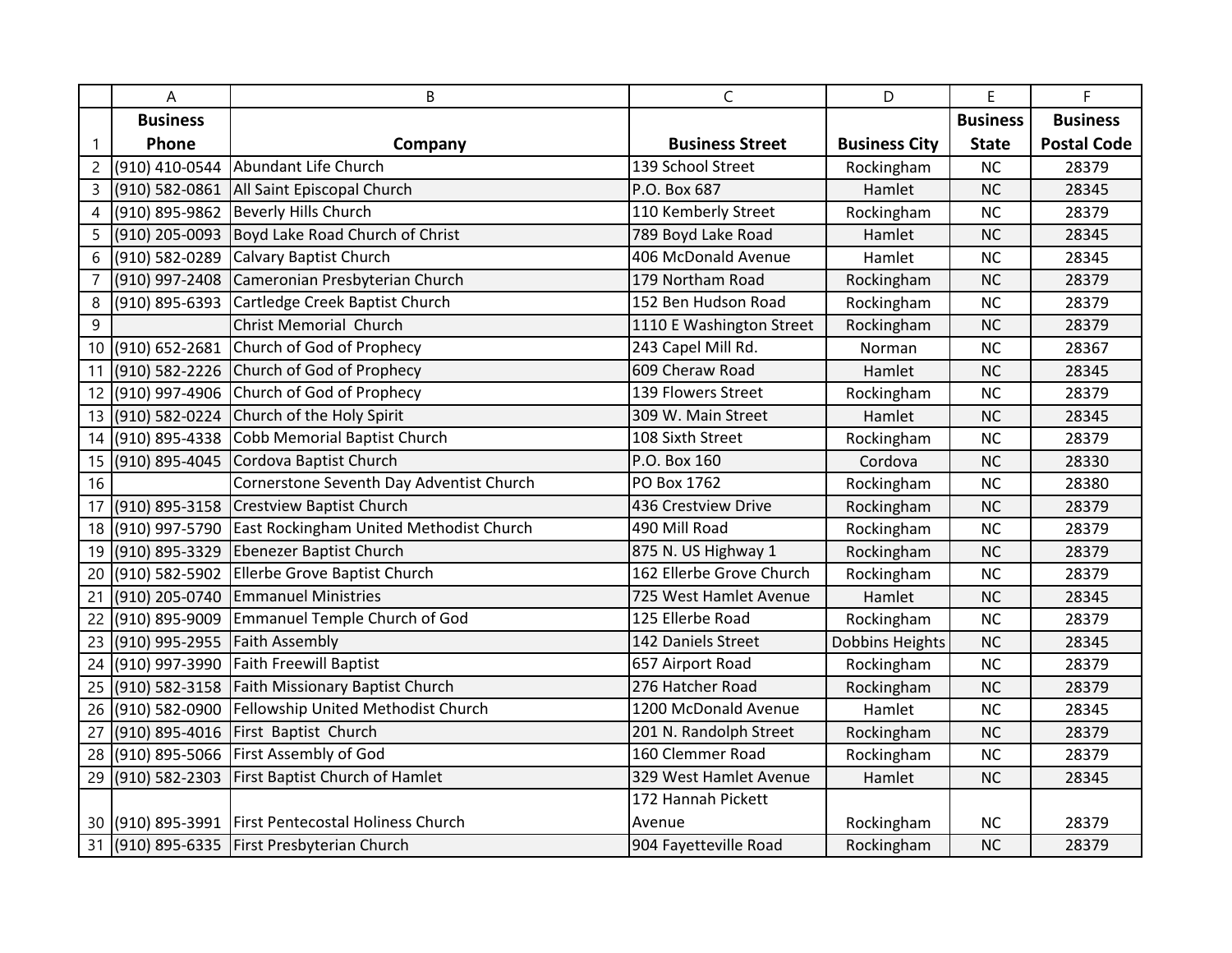|    | A                            | B                                                    | C                        | D                    | E               | F                  |
|----|------------------------------|------------------------------------------------------|--------------------------|----------------------|-----------------|--------------------|
|    | <b>Business</b>              |                                                      |                          |                      | <b>Business</b> | <b>Business</b>    |
| 1  | Phone                        | Company                                              | <b>Business Street</b>   | <b>Business City</b> | <b>State</b>    | <b>Postal Code</b> |
| 32 | (910) 895-4027               | <b>First United Methodist Church</b>                 | P.O. Box 637             | Rockingham           | <b>NC</b>       | 28380              |
| 33 | (910) 582-0078               | <b>First United Methodist Church</b>                 | 300 Charlotte Street     | Hamlet               | <b>NC</b>       | 28345              |
| 34 | (910) 895-3111               | Freedom Baptist Church                               | 987 N. U.S. Highway 1    | Rockingham           | <b>NC</b>       | 28379              |
| 35 | (910) 997-5922               | Glenwood Freewill Baptist Church                     | 1015 Rockingham Road     | Rockingham           | <b>NC</b>       | 28379              |
| 36 | (910) 895-9536               | Glenwood United Methodist Church                     | 221 County Home Road     | Rockingham           | <b>NC</b>       | 28379              |
| 37 | (910) 997-6824               | Greater Diggs Chapel AME Zion Church                 | 1400 Old Cheraw Hwy      | Rockingham           | <b>NC</b>       | 28379              |
|    |                              | Greater Gospel Lighthouse World Ministries Church of |                          |                      |                 |                    |
| 38 | (910) 997-7141 the Millenium |                                                      | 552 Green Lake Road      | Rockingham           | <b>NC</b>       | 28379              |
| 39 | (910) 895-0870               | Harvest Ministries Congregational Holiness Church    | 109 Harvest Church Road  | Rockingham           | <b>NC</b>       | 28379              |
| 40 |                              | Heritage Baptist Church                              | 1301 S. Long Drive       | Rockingham           | <b>NC</b>       | 28379              |
| 41 | (910) 582-3047               | Highland Pines Original Church                       | 761 Mill Road            | Hamlet               | <b>NC</b>       | 28345              |
| 42 | (910) 582-3047               | Highland Pines Original Freewill Baptist             | 2021 McDonald Avenue     | Hamlet               | <b>NC</b>       | 28345              |
| 43 | (910) 997-2012               | <b>Holly Grove Missionary Baptist</b>                | P.O. Box 1414            | Rockingham           | <b>NC</b>       | 28379              |
| 44 | (910) 205-8566               | House of Prayer Church of Deliverance for All People | 2068 N. US Highway 1     | Rockingham           | <b>NC</b>       | 28379              |
| 45 | (910) 997-2751               | Jehovah's Witness Kingdom Hall                       | 591 County Home Road     | Rockingham           | <b>NC</b>       | 28379              |
| 46 | (910) 582-0889               | Jesus First Freewill Baptist Church                  | 1109 Hylan Avenue        | Hamlet               | <b>NC</b>       | 28345              |
| 47 | (910) 205 - 1569             | Joy Freewill Baptist Church                          | 864 S. NC Highway 177    | Hamlet               | <b>NC</b>       | 28345              |
| 48 | (910) 582-1740               | Kings Gate International                             | Sierra Avenue            | Hamlet               | <b>NC</b>       | 28345              |
| 49 | (910) 997-4519               | Lovely Hill Church                                   | P.O. Box 2446            | Rockingham           | <b>NC</b>       | 28379              |
| 50 | (910) 997-3344               | Maple Street Freewill Baptist Church                 | 128 Maple Street         | Rockingham           | <b>NC</b>       | 28379              |
|    |                              |                                                      | 484 Marks Creek Church   |                      |                 |                    |
| 51 |                              | (910) 582-6420 Marks Creek Presbyterian Church       | Road                     | Hamlet               | <b>NC</b>       | 28345              |
| 52 | (910) 895-8077               | Mount Calvary Missionary Baptist Church              | <b>PO Box 475</b>        | Rockingham           | <b>NC</b>       | 28380              |
|    |                              |                                                      | 596 E. Washington Street |                      |                 |                    |
| 53 |                              | (910) 895-9670 Mount Olive Baptist Church            | Ext.                     | Rockingham           | <b>NC</b>       | 28379              |
| 54 | (910) 205-0022               | New Beginnings Christian Ministries                  | 670 Wiregrass Road       | Hamlet               | <b>NC</b>       | 28345              |
| 55 | (910) 582-8888               | Outreach for Jesus                                   | 440 Battley Dairy Road   | Hamlet               | <b>NC</b>       | 28345              |
| 56 | (910) 895-7643               | Philadelphia United Methodist Church                 | 157 Philadelphia Drive   | Rockingham           | <b>NC</b>       | 28379              |
| 57 | (910) 895-2254               | Pine Grove Baptist Church                            | 257 Airport Road         | Rockingham           | <b>NC</b>       | 28379              |
| 58 | (910) 997-6153               | Pleasant Grove Baptist Church                        | 1247 Sandhill Road       | Rockingham           | <b>NC</b>       | 28379              |
| 59 |                              | (910) 895-9992 Poplar Springs Baptist Church         | 478 Sandhill Road        | Rockingham           | <b>NC</b>       | 28379              |